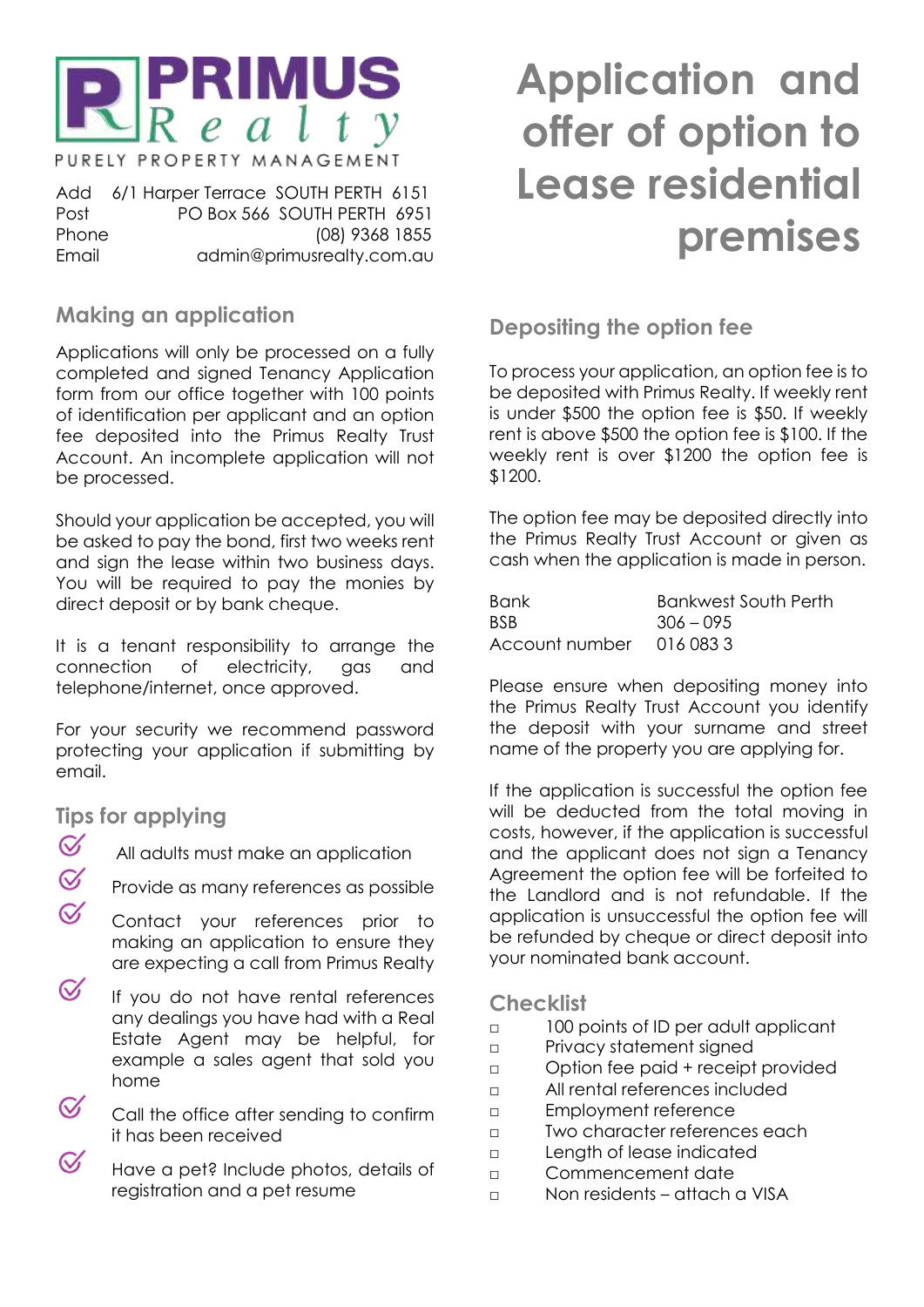| <b>Property details</b>              |                                                                                                                                                                                                                                                                        |               |                                                    |
|--------------------------------------|------------------------------------------------------------------------------------------------------------------------------------------------------------------------------------------------------------------------------------------------------------------------|---------------|----------------------------------------------------|
|                                      | Address and the contract of the contract of the contract of the contract of the contract of the contract of the contract of the contract of the contract of the contract of the contract of the contract of the contract of th                                         |               |                                                    |
| Start date                           | <u> 1989 - Johann Barn, mars ar breithinn ar breithinn ar breithinn ar breithinn ar breithinn ar breithinn ar br</u>                                                                                                                                                   | Term (months) |                                                    |
| Rent (weekly)                        | $\begin{array}{c} \updownarrow \\ \downarrow \end{array}$                                                                                                                                                                                                              | Frequency     | □ Fortnightly<br>□ Calendar monthly                |
| Date viewed                          |                                                                                                                                                                                                                                                                        |               |                                                    |
| <b>Applicant information</b>         |                                                                                                                                                                                                                                                                        |               |                                                    |
| Number of adults                     | Occupants that will reside in the property (all adults must submit an application for approval)<br><u> Alexandria de la contexta de la contexta de la contexta de la contexta de la contexta de la contexta de la c</u><br>Number of children ________________________ | Ages<br>Ages  |                                                    |
| Applicant 1<br>Name                  |                                                                                                                                                                                                                                                                        |               |                                                    |
| Applicant 2<br>Name                  |                                                                                                                                                                                                                                                                        |               |                                                    |
| Applicant 3<br>Name                  |                                                                                                                                                                                                                                                                        |               |                                                    |
| Pet 1 type/breed<br>Pet 2 type/breed | <u> 1980 - Johann Barbara, martin a</u>                                                                                                                                                                                                                                | Age<br>Age    | Indoor / Outdoor / Both<br>Indoor / Outdoor / Both |
|                                      | Do you intend to apply for a Ministry of Housing Bond?                                                                                                                                                                                                                 |               | $\Box$ Yes<br>$\Box$ No                            |
|                                      | Do you require the assistance of an interpreter?                                                                                                                                                                                                                       |               | $\Box$ Yes<br>$\Box$ No                            |

### **General information for the applicant**

The applicant will not be entitled to occupation of the premises until:

- (i) vacant possession is provided by the current occupant of the premises;
- (ii) the Lease Agreement is signed by the applicant;
- (iii) payment of all monies due to be paid by the Applicant prior to occupation of the premises

The Applicant makes this Application jointly and severally. Service of any notice to any one Applicant will be deemed to be service on them all.

The Applicant offers to the Owner an Option to lease the premises. The Option to lease is created by the Owner's notification to the Applicant whether in writing or not that the Application and Offer is accepted by the Owner. The period of Option will be 4pm one business day after acceptance of the Application and Offer, unless stated otherwise.

The Option is exercised by the Applicant either: executing the Lease; or taking possession of the Premises with the Owner's consent; or giving notice in writing to the Owner exercising the Option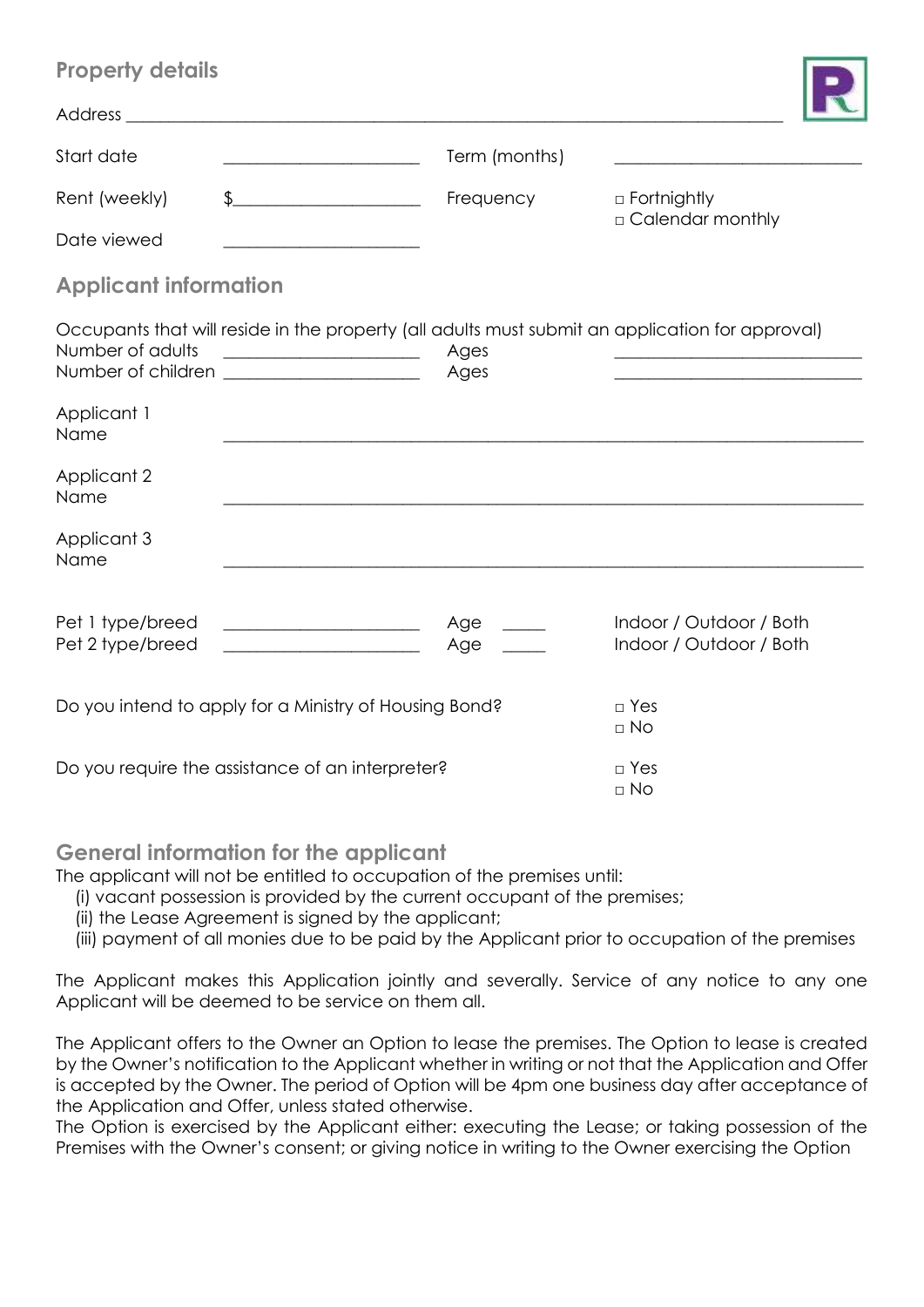# **Applicant one**

| <b>Applicant one</b>                                                                   |                                                                                                                                                                                                                                                                                                             |                                                |                                                                            |
|----------------------------------------------------------------------------------------|-------------------------------------------------------------------------------------------------------------------------------------------------------------------------------------------------------------------------------------------------------------------------------------------------------------|------------------------------------------------|----------------------------------------------------------------------------|
| First name/s<br>Phone<br>Email                                                         | <u> 2000 - Jan James James Jan James James Jan James James Jan James James Jan James James Jan Jan James James Ja</u>                                                                                                                                                                                       | Surname<br>Date of birth                       | the control of the control of the control of the control of the control of |
| Are you a smoker                                                                       | $\Box$ Yes<br>$\Box$ No                                                                                                                                                                                                                                                                                     | Car make/model<br>Car registration             |                                                                            |
| Next of kin (not another applicant)<br>Name<br>Phone                                   |                                                                                                                                                                                                                                                                                                             | Relationship<br>Email                          |                                                                            |
| <b>Current property information</b><br><b>Address</b><br>Agent                         | $\Box$ Agent                                                                                                                                                                                                                                                                                                | □ Homeowner                                    |                                                                            |
| Lessor/Agent name                                                                      | □ Private Landlord                                                                                                                                                                                                                                                                                          | $\Box$ Other<br>Phone                          |                                                                            |
| Email<br>Rent (if applicable)<br>Reason for leaving                                    | $\frac{1}{2}$                                                                                                                                                                                                                                                                                               | Move in date                                   |                                                                            |
| <b>Previous property information 1</b><br><b>Address</b><br>Agent                      | $\Box$ Agent                                                                                                                                                                                                                                                                                                | □ Homeowner                                    |                                                                            |
| Lessor/Agent name                                                                      | <b>p</b> Private Landlord<br><u> 1989 - Johann Harry Harry Harry Harry Harry Harry Harry Harry Harry Harry Harry Harry Harry Harry Harry Harry Harry Harry Harry Harry Harry Harry Harry Harry Harry Harry Harry Harry Harry Harry Harry Harry Harry Harry Ha</u>                                           | $\Box$ Other<br>Phone                          |                                                                            |
| Email<br>Rent (if applicable)<br>Reason for leaving                                    | $\frac{1}{2}$                                                                                                                                                                                                                                                                                               | Move in/out dates                              |                                                                            |
| <b>Previous property information 2</b><br><b>Address</b><br>Agent<br>Lessor/Agent name | $\Box$ Agent<br>$\Box$ Private Landlord                                                                                                                                                                                                                                                                     | □ Homeowner<br>$\Box$ Other<br>Phone           |                                                                            |
| Email<br>Rent (if applicable)<br>Reason for leaving                                    | <u> 1989 - Johann John Stone, mensk politik (d. 1989)</u><br>$\oint$                                                                                                                                                                                                                                        | Move in/out dates                              |                                                                            |
| <b>Current employment</b><br>Occupation<br>Term<br>Manager name<br>Email               | If < 12 months also provide details of previous employer<br>If self-employed provide contact details of your accountant and proof of income<br>If unemployed / student please provide copies of Centrelink statements / proof of income<br><u> 1989 - Jan James James, martin amerikan bahasa (j. 1918)</u> | Weekly income<br>Company<br>Phone              | $\frac{1}{2}$                                                              |
| <b>Student information</b><br>Place of study<br>Course length                          | <u> 1989 - Johann John Stone, mensk politik (</u>                                                                                                                                                                                                                                                           | Course name<br>Student number                  |                                                                            |
| Reference 1 name<br>Phone<br>Reference 2 name<br>Phone                                 | Character references (cannot be related)<br><u> 1989 - Johann Barbara, martxa al III-lea (h. 1989).</u>                                                                                                                                                                                                     | Relationship<br>Email<br>Relationship<br>Email |                                                                            |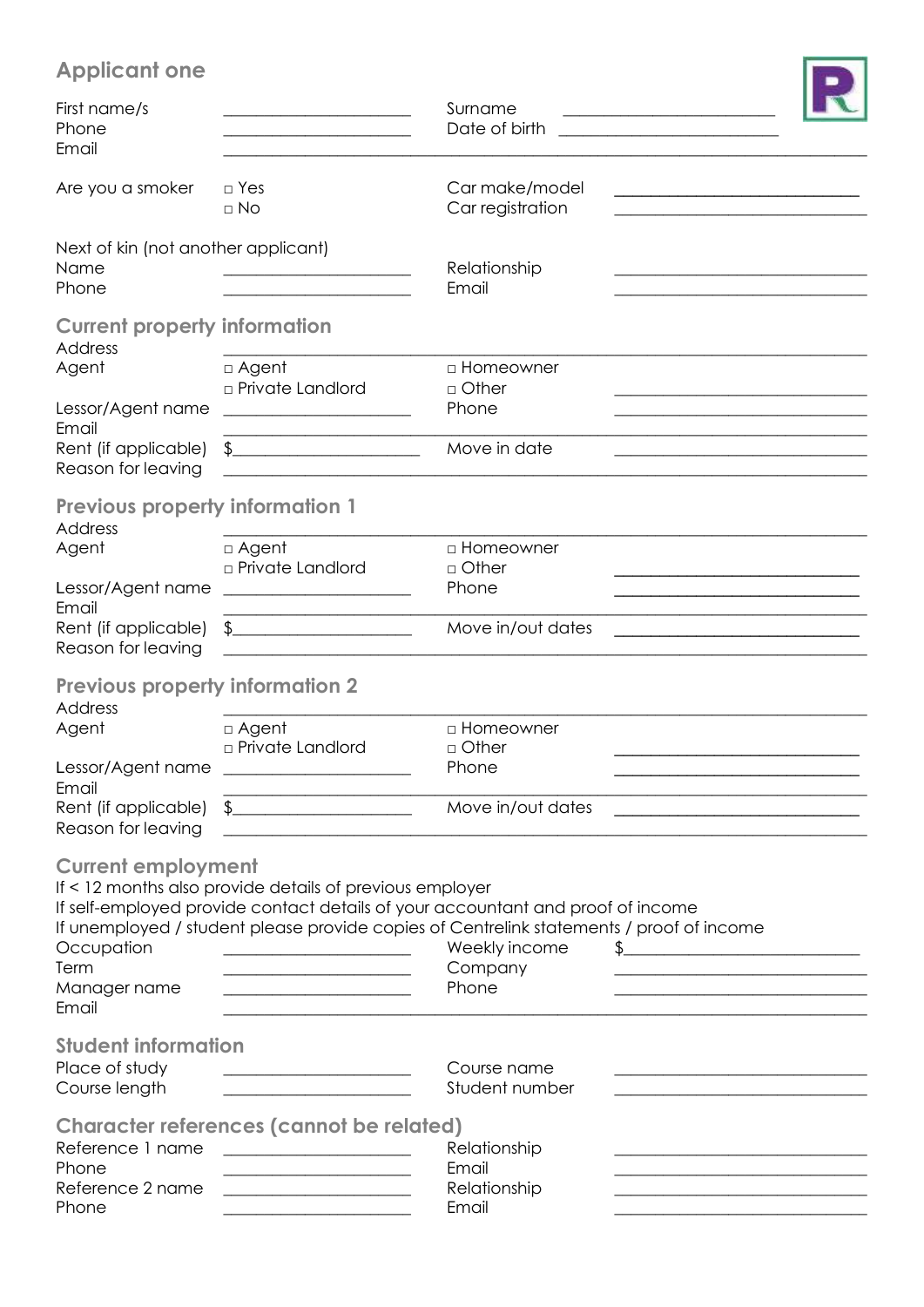#### **Primary documents**

Foreign passport (current) □ 70 points Australian passport □ 70 points Australian citizenship certificate □ 70 points Full birth certificate □ 70 points Australian driver's license  $(+)$ ack)  $□$  40 points Current Australian tertiary card □ 40 points Government employee card  $\Box$  40 points

| Secondary documents              |                     |
|----------------------------------|---------------------|
| Centrelink card                  | $\Box$ 40 points    |
| <b>Birth certificate extract</b> | $\Box$ 25 points    |
| Medicare card                    | $\Box$ 25 points    |
| Credit card / bank card          | $\Box$ 25 points    |
| Australian marriage cert         | $\Box$ 25 points    |
| Change of name cert              | $\Box$ 25 points    |
| <b>Bank statement</b>            | $\Box$ 25 points    |
| Lease (current address)          | $\Box$ 25 points    |
| Tenant rental ledger             | $\Box$ 25 points    |
| Taxation assessment              | $\Box$ 25 points    |
| Rating authority                 | $\Box$ 25 points    |
| Utility bill                     | $\square$ 20 points |
| Docs issued outside Aus          | $\square$ 20 points |
|                                  |                     |

### **Declaration and privacy statement**

We are an independently owned and operated business. We are bound by the National Privacy principles. We collect personal information about you in this form to assess your application for a residential tenancy. We may need to collect information about you from your previous Lessors or Letting Agents, you current employer and your referees. We will also check whether any details of tenancy defaults by you are held on a tenancy default database. We use databases operated by TICA Default Tenancy Control Pty Ltd (TICA) and National Tenancy Databases (NTD). You can find out more information about these databases on their websites [www.tica.com.au](http://www.tica.com.au/) and [www.ntd.com.au.](http://www.ntd.com.au/) Your consent to us collecting information is set out in the Privacy Consent section below.

The personal information you provide in this application or our Agency collects from other sources is necessary for Primus Realty to verify your identity, to proceed and evaluate the application and to manage the tenancy. If the application is successful, personal information collected about you in this application and during the course of your tenancy, may be disclosed for the purpose for which it was collected to other parties including the Lessor/s, referees, other Agents and third party operators of tenancy reference databases. Information already held on tenancy databases may also be disclosed to Primus Realty and/or the Lessor. If you enter into a Residential Tenancy Agreement and if you fail to comply with your obligations under this agreement, the facts and other relevant personal information collected about you during the course of your tenancy may also be disclosed to the Lessor, third party operators of tenancy databases and/ or other Agents. You have the right to access personal information that we hold about you by contacting our Privacy Officer. You can also correct this information if it is inaccurate, incomplete or out of date. If your application is not successful Primus Realty will destroy/dispose of your documents within a reasonable time frame to comply with privacy legislation.

### **Privacy statement**

I, the Applicant, acknowledge that I have read the above Privacy Disclosure Statement and Collection Notice of Primus Realty. I authorise Primus Realty to collect information about me from:

- My previous letting Agents and/or Lessors;
- My personal referees, employers and all other references on this application
- The CDA Database (Court Data Australia Database)
- Any Tenancy Default Database (including TICA and NTD) which may contain personal information about me.

- I also authorise Primus Realty to disclose details about any defaults by me under the Tenancy to which this application relates to any tenancy default database to which it subscribes to including TICA and NTD.

I authorise Primus Realty to refer my name and contact details to service providers including tradespeople (to attend to work required at this property), salespeople (primary and secondary Agents), valuers, the Lessor, other Agents, database operators, other Property Managers, body corporate officers, insurance companies and/or any service provider required in order to enable the property manager to conduct its business as per the Residential Tenancies Act 1987. Any third party organisations which have been, or will be, contracted to perform services on behalf of Primus Realty will be required to be bound by the same privacy principles to which Primus Realty adheres.

I declare the information provided in this application form true and correct and agree to Primus Realty retaining copies of all forms of ID used to verify my identity for audit and compliance purposes should my application be successful.

Applicant one Signature Name \_\_\_\_\_\_\_\_\_\_\_\_\_\_\_\_\_\_\_\_\_\_\_ Date \_\_\_\_\_\_\_\_\_\_\_\_\_\_\_\_\_\_\_\_\_\_\_\_\_\_\_\_\_\_\_\_\_\_\_\_\_

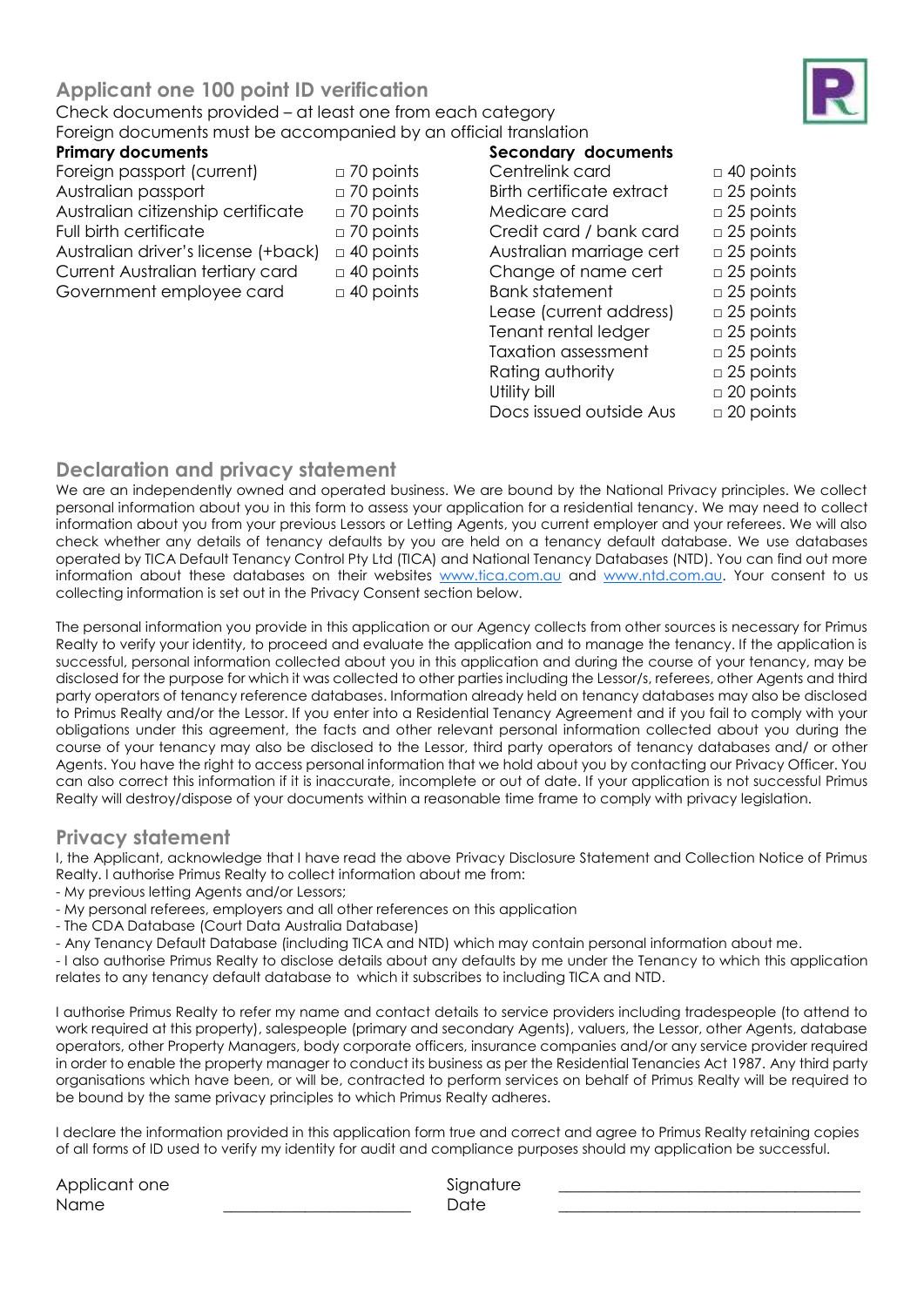# **Applicant two**

| <b>Applicant two</b>                                                     |                                                                                                                                                                                                                                                                                                                             |                                                                                                                                                                                                                                   |
|--------------------------------------------------------------------------|-----------------------------------------------------------------------------------------------------------------------------------------------------------------------------------------------------------------------------------------------------------------------------------------------------------------------------|-----------------------------------------------------------------------------------------------------------------------------------------------------------------------------------------------------------------------------------|
| First name/s<br>Phone<br>Email                                           |                                                                                                                                                                                                                                                                                                                             | Surname<br>Date of birth                                                                                                                                                                                                          |
| Are you a smoker                                                         | $\Box$ Yes<br>$\Box$ No                                                                                                                                                                                                                                                                                                     | Car make/model<br>Car registration                                                                                                                                                                                                |
| Next of kin (not another applicant)<br>Name<br>Phone                     |                                                                                                                                                                                                                                                                                                                             | Relationship<br>Email                                                                                                                                                                                                             |
| <b>Current property information</b><br><b>Address</b>                    |                                                                                                                                                                                                                                                                                                                             |                                                                                                                                                                                                                                   |
| Agent<br>Lessor/Agent name<br>Email                                      | $\Box$ Agent<br><b>p</b> Private Landlord                                                                                                                                                                                                                                                                                   | $\Box$ Homeowner<br>$\Box$ Other<br>Phone                                                                                                                                                                                         |
| Rent (if applicable)<br>Reason for leaving                               | $\begin{array}{c} \updownarrow \\ \downarrow \end{array}$                                                                                                                                                                                                                                                                   | Move in date                                                                                                                                                                                                                      |
| <b>Previous property information 1</b><br>Address<br>Agent               | $\Box$ Agent                                                                                                                                                                                                                                                                                                                | □ Homeowner                                                                                                                                                                                                                       |
| Lessor/Agent name<br>Email                                               | □ Private Landlord                                                                                                                                                                                                                                                                                                          | $\Box$ Other<br>Phone                                                                                                                                                                                                             |
| Rent (if applicable)<br>Reason for leaving                               | <u> 1989 - Johann Barbara, martxa alemaniar a</u><br>$\frac{1}{2}$                                                                                                                                                                                                                                                          | Move in/out dates                                                                                                                                                                                                                 |
| <b>Previous property information 2</b><br><b>Address</b>                 |                                                                                                                                                                                                                                                                                                                             |                                                                                                                                                                                                                                   |
| Agent                                                                    | $\Box$ Agent<br><b>p</b> Private Landlord<br>Lessor/Agent name _____________________                                                                                                                                                                                                                                        | □ Homeowner<br>$\Box$ Other<br>Phone                                                                                                                                                                                              |
| Email<br>Rent (if applicable)<br>Reason for leaving                      | $\begin{tabular}{c} \hline \end{tabular}$                                                                                                                                                                                                                                                                                   | Move in/out dates                                                                                                                                                                                                                 |
| <b>Current employment</b><br>Occupation<br>Term<br>Manager name<br>Email | If < 12 months also provide details of previous employer<br><u> La Carlo Carlo Carlo Carlo Carlo Carlo Carlo Carlo Carlo Carlo Carlo Carlo Carlo Carlo Carlo Carlo Carlo Car</u><br><u> 1980 - Johann John Stone, mensk politik (d. 1980)</u><br>the control of the control of the control of the control of the control of | If self-employed provide contact details of your accountant and proof of income<br>If unemployed / student please provide copies of Centrelink statements / proof of income<br>Weekly income<br>$\frac{1}{2}$<br>Company<br>Phone |
| <b>Student information</b><br>Place of study<br>Course length            | <u> 1989 - Jan Sterlinger, skriuwer fan it ferskearre fan it ferskearre fan it ferskearre fan it ferskearre fan i</u>                                                                                                                                                                                                       | Course name<br>Student number                                                                                                                                                                                                     |
| Reference 1 name<br>Phone<br>Reference 2 name<br>Phone                   | <b>Character references (cannot be related)</b><br><u> 1989 - Johann Barbara, martxa alemaniar a</u><br><u> 1990 - Johann Barbara, martin amerikan per</u>                                                                                                                                                                  | Relationship<br>Email<br>Relationship<br>Email                                                                                                                                                                                    |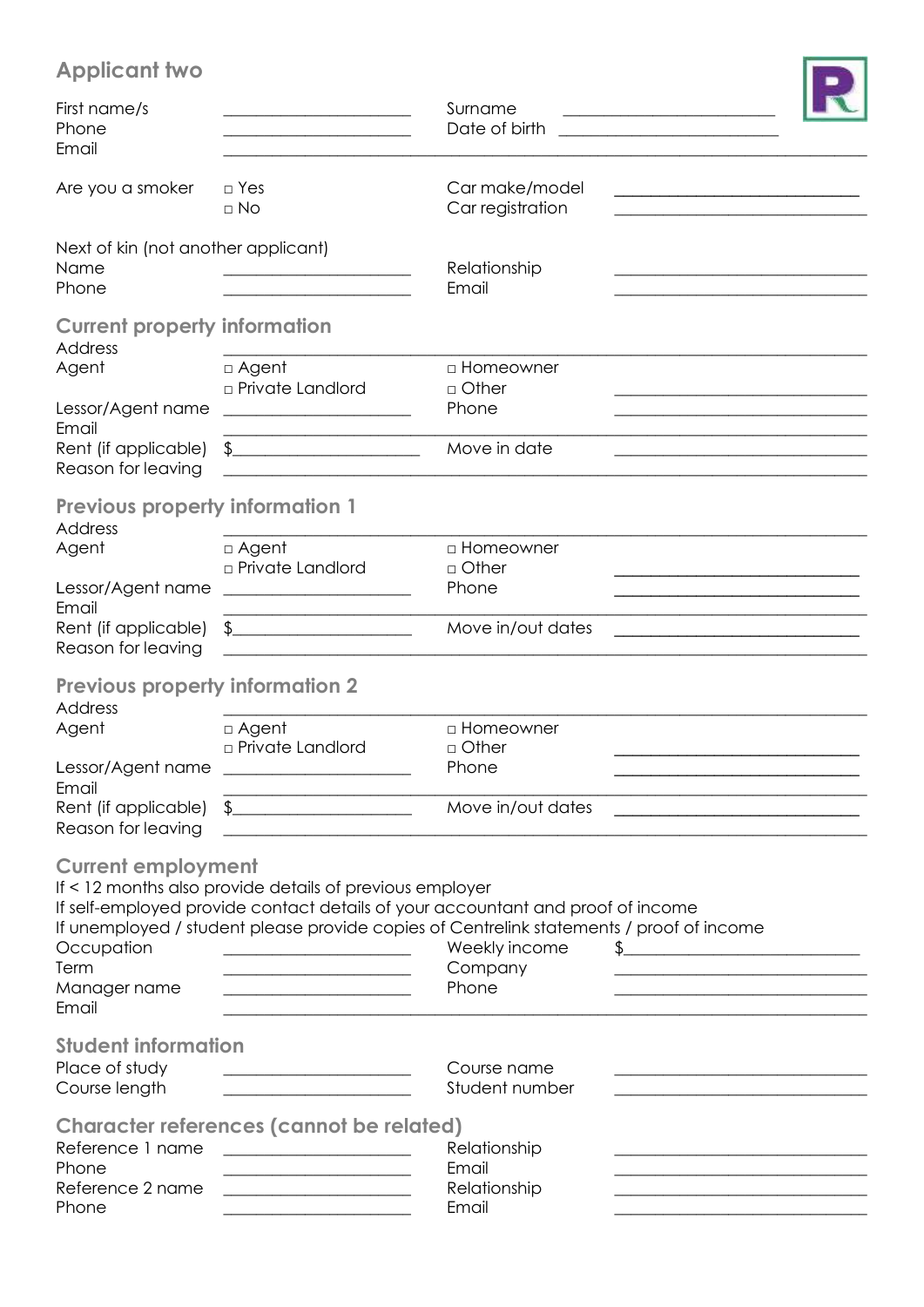#### **Primary documents**

Foreign passport (current) □ 70 points Australian passport □ 70 points Australian citizenship certificate □ 70 points Full birth certificate □ 70 points Australian driver's license  $(+)$ ack)  $□$  40 points Current Australian tertiary card □ 40 points Government employee card  $\Box$  40 points

| <b>Secondary documents</b>       |                  |
|----------------------------------|------------------|
| Centrelink card                  | $\Box$ 40 points |
| <b>Birth certificate extract</b> | $\Box$ 25 points |
| Medicare card                    | $\Box$ 25 points |
| Credit card / bank card          | $\Box$ 25 points |
| Australian marriage cert         | $\Box$ 25 points |
| Change of name cert              | $\Box$ 25 points |
| <b>Bank statement</b>            | $\Box$ 25 points |
| Lease (current address)          | $\Box$ 25 points |
| Tenant rental ledger             | $\Box$ 25 points |
| <b>Taxation assessment</b>       | $\Box$ 25 points |
| Rating authority                 | $\Box$ 25 points |
| Utility bill                     | $\Box$ 20 points |
| Docs issued outside Aus          | $\Box$ 20 points |
|                                  |                  |

### **Declaration and privacy statement**

We are an independently owned and operated business. We are bound by the National Privacy principles. We collect personal information about you in this form to assess your application for a residential tenancy. We may need to collect information about you from your previous Lessors or Letting Agents, you current employer and your referees. We will also check whether any details of tenancy defaults by you are held on a tenancy default database. We use databases operated by TICA Default Tenancy Control Pty Ltd (TICA) and National Tenancy Databases (NTD). You can find out more information about these databases on their websites [www.tica.com.au](http://www.tica.com.au/) and [www.ntd.com.au.](http://www.ntd.com.au/) Your consent to us collecting information is set out in the Privacy Consent section below.

The personal information you provide in this application or our Agency collects from other sources is necessary for Primus Realty to verify your identity, to proceed and evaluate the application and to manage the tenancy. If the application is successful, personal information collected about you in this application and during the course of your tenancy, may be disclosed for the purpose for which it was collected to other parties including the Lessor/s, referees, other Agents and third party operators of tenancy reference databases. Information already held on tenancy databases may also be disclosed to Primus Realty and/or the Lessor. If you enter into a Residential Tenancy Agreement and if you fail to comply with your obligations under this agreement, the facts and other relevant personal information collected about you during the course of your tenancy may also be disclosed to the Lessor, third party operators of tenancy databases and/ or other Agents. You have the right to access personal information that we hold about you by contacting our Privacy Officer. You can also correct this information if it is inaccurate, incomplete or out of date. If your application is not successful Primus Realty will destroy/dispose of your documents within a reasonable time frame to comply with privacy legislation.

### **Privacy statement**

I, the Applicant, acknowledge that I have read the above Privacy Disclosure Statement and Collection Notice of Primus Realty. I authorise Primus Realty to collect information about me from:

- My previous letting Agents and/or Lessors;
- My personal referees, employers and all other references on this application
- The CDA Database (Court Data Australia Database)
- Any Tenancy Default Database (including TICA and NTD) which may contain personal information about me.

- I also authorise Primus Realty to disclose details about any defaults by me under the Tenancy to which this application relates to any tenancy default database to which it subscribes to including TICA and NTD.

I authorise Primus Realty to refer my name and contact details to service providers including tradespeople (to attend to work required at this property), salespeople (primary and secondary Agents), valuers, the Lessor, other Agents, database operators, other Property Managers, body corporate officers, insurance companies and/or any service provider required in order to enable the property manager to conduct its business as per the Residential Tenancies Act 1987. Any third party organisations which have been, or will be, contracted to perform services on behalf of Primus Realty will be required to be bound by the same privacy principles to which Primus Realty adheres.

I declare the information provided in this application form true and correct and agree to Primus Realty retaining copies of all forms of ID used to verify my identity for audit and compliance purposes should my application be successful.

Applicant two Signature and Signature Name \_\_\_\_\_\_\_\_\_\_\_\_\_\_\_\_\_\_\_\_\_\_\_ Date \_\_\_\_\_\_\_\_\_\_\_\_\_\_\_\_\_\_\_\_\_\_\_\_\_\_\_\_\_\_\_\_\_\_\_\_\_

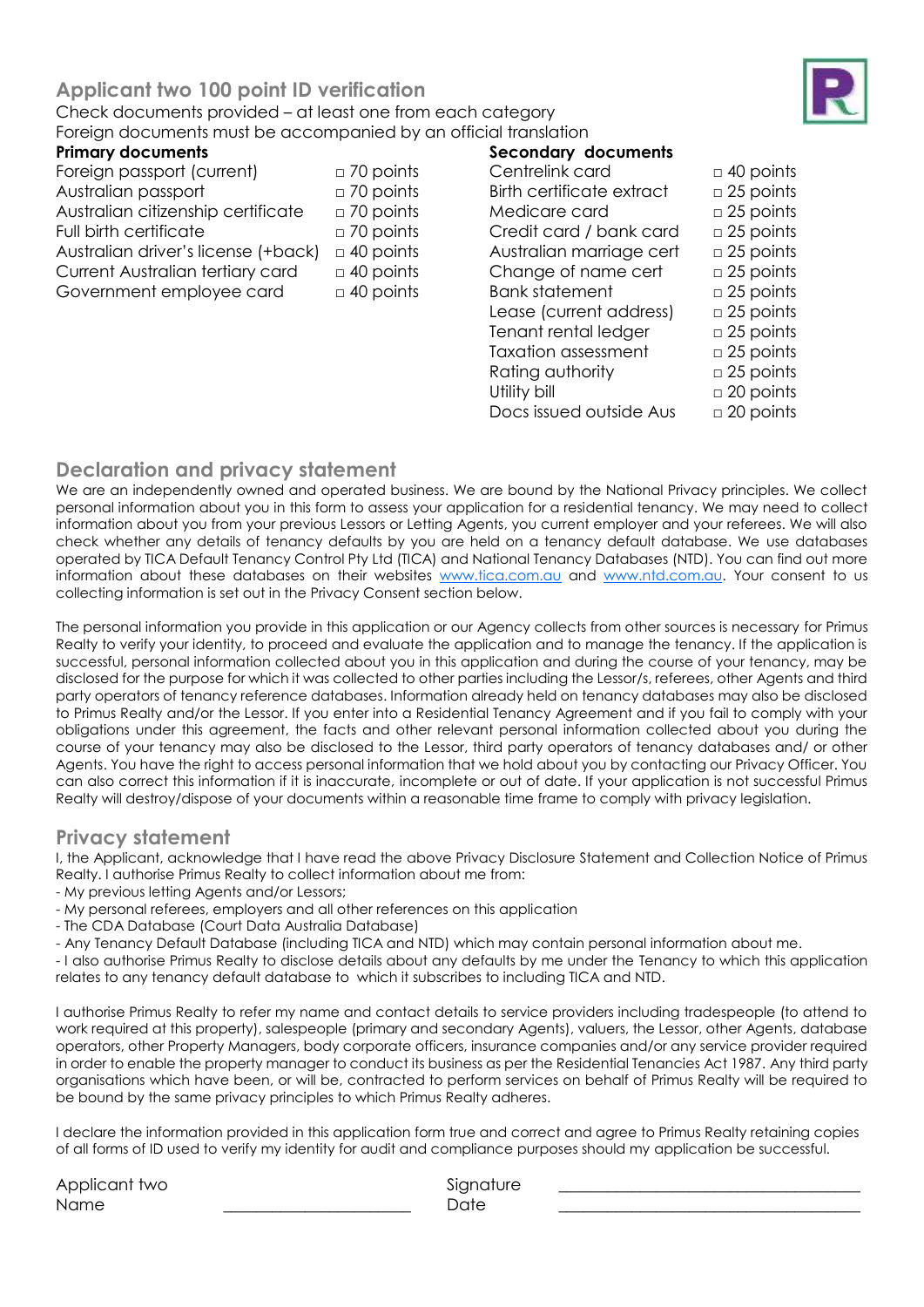# **Applicant three**

| <b>Applicant three</b>                                                   |                                                                                                                                                                                  |                                                                                                                                                                                                                  |                                                                                                                                                                                                                                                                                                                     |
|--------------------------------------------------------------------------|----------------------------------------------------------------------------------------------------------------------------------------------------------------------------------|------------------------------------------------------------------------------------------------------------------------------------------------------------------------------------------------------------------|---------------------------------------------------------------------------------------------------------------------------------------------------------------------------------------------------------------------------------------------------------------------------------------------------------------------|
| First name/s<br>Phone<br>Email                                           |                                                                                                                                                                                  | Surname<br>Date of birth                                                                                                                                                                                         |                                                                                                                                                                                                                                                                                                                     |
| Are you a smoker                                                         | $\Box$ Yes<br>$\Box$ No                                                                                                                                                          | Car make/model<br>Car registration                                                                                                                                                                               |                                                                                                                                                                                                                                                                                                                     |
| Next of kin (not another applicant)<br>Name<br>Phone                     |                                                                                                                                                                                  | Relationship<br>Email                                                                                                                                                                                            |                                                                                                                                                                                                                                                                                                                     |
| <b>Current property information</b><br><b>Address</b><br>Agent           | $\Box$ Agent                                                                                                                                                                     | □ Homeowner                                                                                                                                                                                                      |                                                                                                                                                                                                                                                                                                                     |
| Lessor/Agent name<br>Email                                               | □ Private Landlord                                                                                                                                                               | $\Box$ Other<br>Phone                                                                                                                                                                                            |                                                                                                                                                                                                                                                                                                                     |
| Rent (if applicable)<br>Reason for leaving                               | $\frac{1}{2}$                                                                                                                                                                    | Move in date                                                                                                                                                                                                     |                                                                                                                                                                                                                                                                                                                     |
| <b>Previous property information 1</b><br>Address                        |                                                                                                                                                                                  |                                                                                                                                                                                                                  |                                                                                                                                                                                                                                                                                                                     |
| Agent<br>Lessor/Agent name                                               | $\Box$ Agent<br>□ Private Landlord<br><u> 1989 - Johann Barbara, martin amerikan basal dan berasal dalam basal dalam basal dalam basal dalam basal dala</u>                      | □ Homeowner<br>$\Box$ Other<br>Phone                                                                                                                                                                             |                                                                                                                                                                                                                                                                                                                     |
| Email<br>Rent (if applicable)<br>Reason for leaving                      | $\frac{1}{2}$<br>the control of the control of the control of the control of the control of                                                                                      | Move in/out dates                                                                                                                                                                                                |                                                                                                                                                                                                                                                                                                                     |
| <b>Previous property information 2</b><br><b>Address</b>                 |                                                                                                                                                                                  |                                                                                                                                                                                                                  |                                                                                                                                                                                                                                                                                                                     |
| Agent<br>Lessor/Agent name                                               | $\Box$ Agent<br>$\Box$ Private Landlord<br><u> The Communication of the Communication of</u>                                                                                     | □ Homeowner<br>$\Box$ Other<br>Phone                                                                                                                                                                             |                                                                                                                                                                                                                                                                                                                     |
| Email<br>Rent (if applicable)<br>Reason for leaving                      | <u> 1989 - Johann John Stone, mensk politik (d. 1989)</u><br>$\oint$                                                                                                             | Move in/out dates                                                                                                                                                                                                |                                                                                                                                                                                                                                                                                                                     |
| <b>Current employment</b><br>Occupation<br>Term<br>Manager name<br>Email | If < 12 months also provide details of previous employer<br><u> 2000 - Jan James James Jan James James James James James James James James James James James James James Jam</u> | If self-employed provide contact details of your accountant and proof of income<br>If unemployed / student please provide copies of Centrelink statements / proof of income<br>Weekly income<br>Company<br>Phone | $\frac{1}{2}$ $\frac{1}{2}$ $\frac{1}{2}$ $\frac{1}{2}$ $\frac{1}{2}$ $\frac{1}{2}$ $\frac{1}{2}$ $\frac{1}{2}$ $\frac{1}{2}$ $\frac{1}{2}$ $\frac{1}{2}$ $\frac{1}{2}$ $\frac{1}{2}$ $\frac{1}{2}$ $\frac{1}{2}$ $\frac{1}{2}$ $\frac{1}{2}$ $\frac{1}{2}$ $\frac{1}{2}$ $\frac{1}{2}$ $\frac{1}{2}$ $\frac{1}{2}$ |
| <b>Student information</b><br>Place of study<br>Course length            |                                                                                                                                                                                  | Course name<br>Student number                                                                                                                                                                                    |                                                                                                                                                                                                                                                                                                                     |
| Reference 1 name<br>Phone<br>Reference 2 name<br>Phone                   | <b>Character references (cannot be related)</b><br><u> 1989 - Johann Barbara, martxa al III-lea (h. 1989).</u>                                                                   | Relationship<br>Email<br>Relationship<br>Email                                                                                                                                                                   |                                                                                                                                                                                                                                                                                                                     |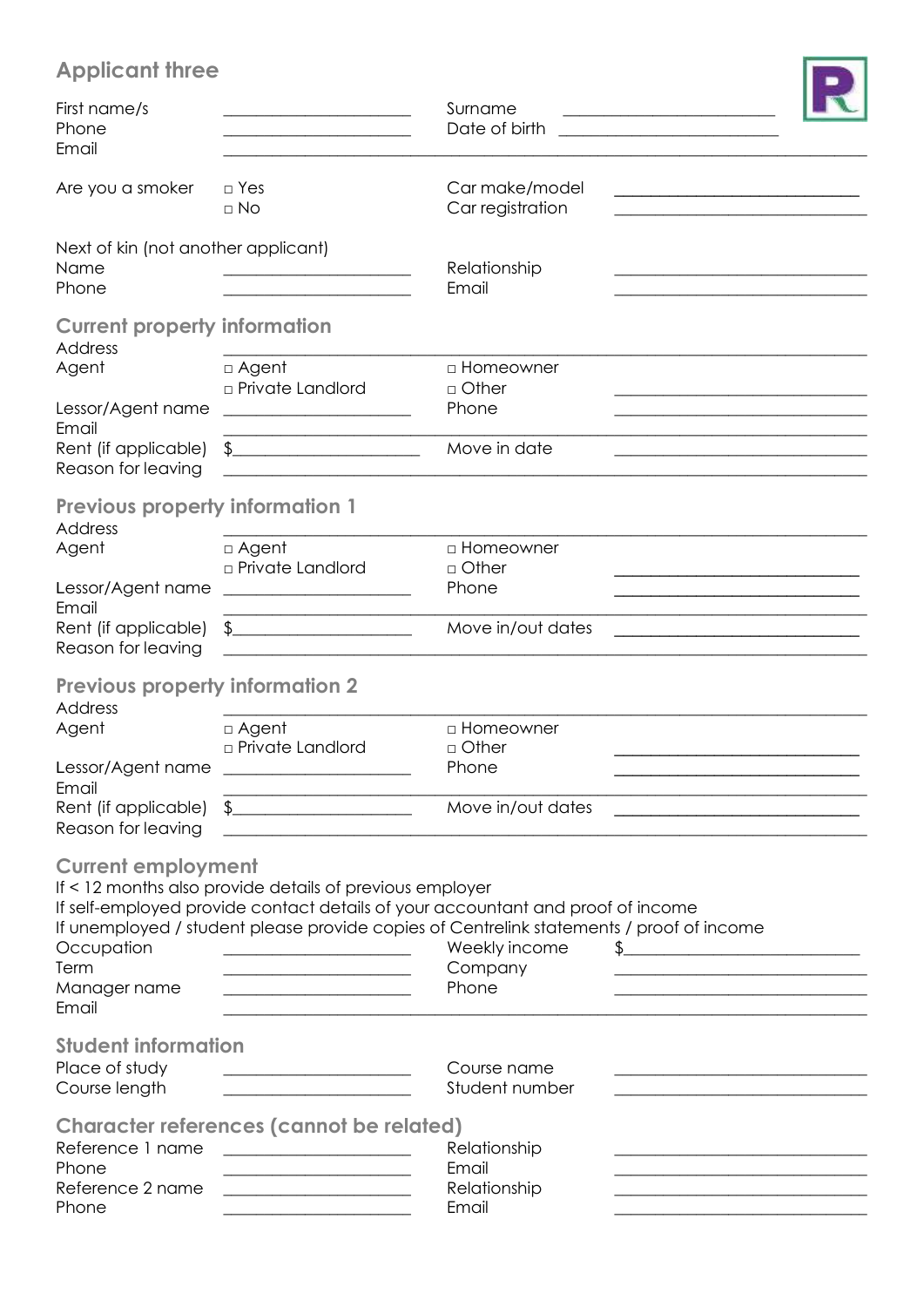

#### **Primary documents**

Foreign passport (current) □ 70 points Australian passport □ 70 points Australian citizenship certificate □ 70 points Full birth certificate □ 70 points Australian driver's license  $(+)$ ack)  $□$  40 points Current Australian tertiary card □ 40 points Government employee card  $\Box$  40 points

| Secondary documents        |                  |
|----------------------------|------------------|
| Centrelink card            | $\Box$ 40 points |
| Birth certificate extract  | $\Box$ 25 points |
| Medicare card              | $\Box$ 25 points |
| Credit card / bank card    | $\Box$ 25 points |
| Australian marriage cert   | $\Box$ 25 points |
| Change of name cert        | $\Box$ 25 points |
| <b>Bank statement</b>      | $\Box$ 25 points |
| Lease (current address)    | $\Box$ 25 points |
| Tenant rental ledger       | $\Box$ 25 points |
| <b>Taxation assessment</b> | $\Box$ 25 points |
| Rating authority           | $\Box$ 25 points |
| Utility bill               | $\Box$ 20 points |
| Docs issued outside Aus    | $\Box$ 20 points |
|                            |                  |

### **Declaration and privacy statement**

We are an independently owned and operated business. We are bound by the National Privacy principles. We collect personal information about you in this form to assess your application for a residential tenancy. We may need to collect information about you from your previous Lessors or Letting Agents, you current employer and your referees. We will also check whether any details of tenancy defaults by you are held on a tenancy default database. We use databases operated by TICA Default Tenancy Control Pty Ltd (TICA) and National Tenancy Databases (NTD). You can find out more information about these databases on their websites [www.tica.com.au](http://www.tica.com.au/) and [www.ntd.com.au.](http://www.ntd.com.au/) Your consent to us collecting information is set out in the Privacy Consent section below.

The personal information you provide in this application or our Agency collects from other sources is necessary for Primus Realty to verify your identity, to proceed and evaluate the application and to manage the tenancy. If the application is successful, personal information collected about you in this application and during the course of your tenancy, may be disclosed for the purpose for which it was collected to other parties including the Lessor/s, referees, other Agents and third party operators of tenancy reference databases. Information already held on tenancy databases may also be disclosed to Primus Realty and/or the Lessor. If you enter into a Residential Tenancy Agreement and if you fail to comply with your obligations under this agreement, the facts and other relevant personal information collected about you during the course of your tenancy may also be disclosed to the Lessor, third party operators of tenancy databases and/ or other Agents. You have the right to access personal information that we hold about you by contacting our Privacy Officer. You can also correct this information if it is inaccurate, incomplete or out of date. If your application is not successful Primus Realty will destroy/dispose of your documents within a reasonable time frame to comply with privacy legislation.

### **Privacy statement**

I, the Applicant, acknowledge that I have read the above Privacy Disclosure Statement and Collection Notice of Primus Realty. I authorise Primus Realty to collect information about me from:

- My previous letting Agents and/or Lessors;
- My personal referees, employers and all other references on this application
- The CDA Database (Court Data Australia Database)
- Any Tenancy Default Database (including TICA and NTD) which may contain personal information about me.

- I also authorise Primus Realty to disclose details about any defaults by me under the Tenancy to which this application relates to any tenancy default database to which it subscribes to including TICA and NTD.

I authorise Primus Realty to refer my name and contact details to service providers including tradespeople (to attend to work required at this property), salespeople (primary and secondary Agents), valuers, the Lessor, other Agents, database operators, other Property Managers, body corporate officers, insurance companies and/or any service provider required in order to enable the property manager to conduct its business as per the Residential Tenancies Act 1987. Any third party organisations which have been, or will be, contracted to perform services on behalf of Primus Realty will be required to be bound by the same privacy principles to which Primus Realty adheres.

I declare the information provided in this application form true and correct and agree to Primus Realty retaining copies of all forms of ID used to verify my identity for audit and compliance purposes should my application be successful.

Applicant three Signature Name \_\_\_\_\_\_\_\_\_\_\_\_\_\_\_\_\_\_\_\_\_\_\_ Date \_\_\_\_\_\_\_\_\_\_\_\_\_\_\_\_\_\_\_\_\_\_\_\_\_\_\_\_\_\_\_\_\_\_\_\_\_